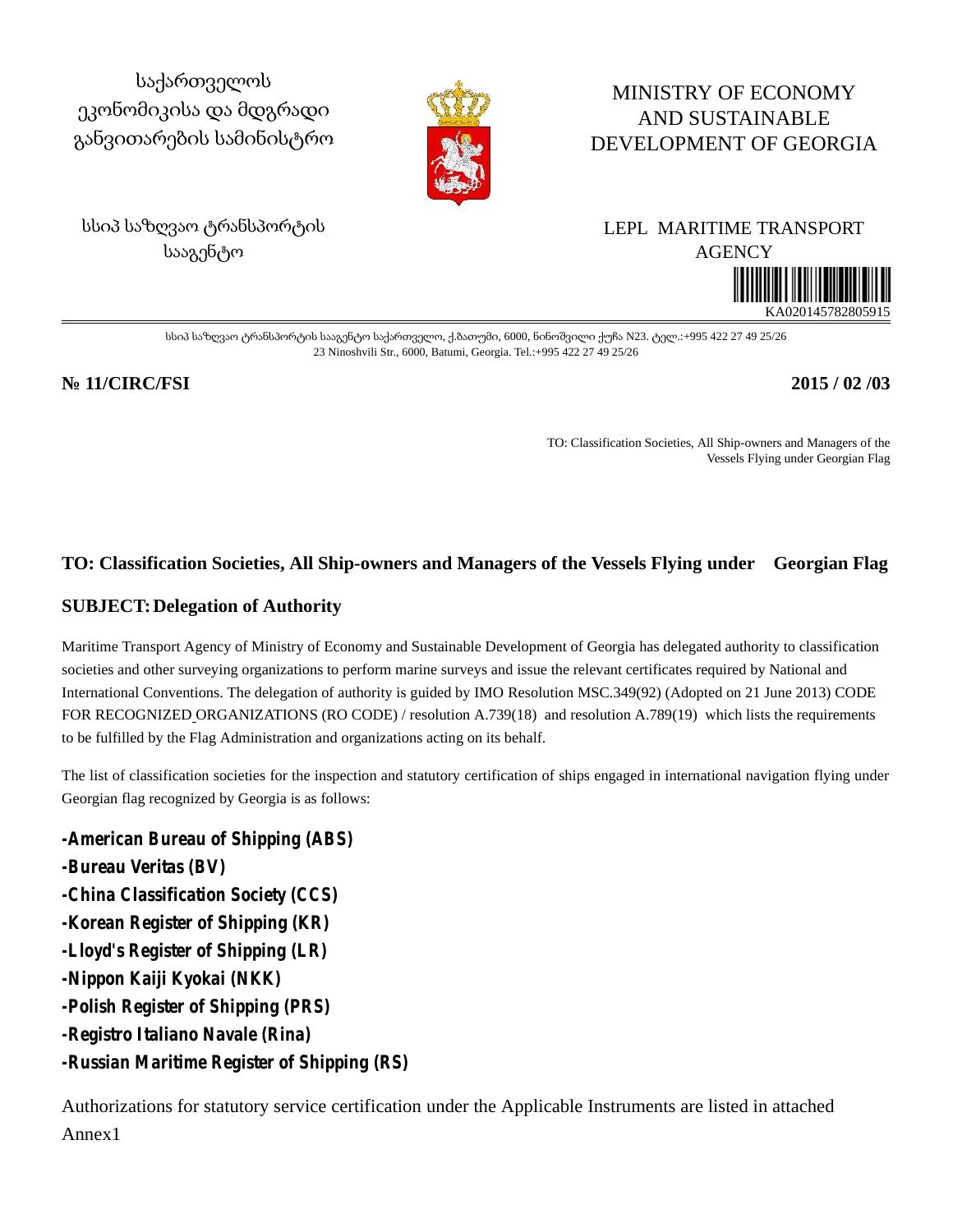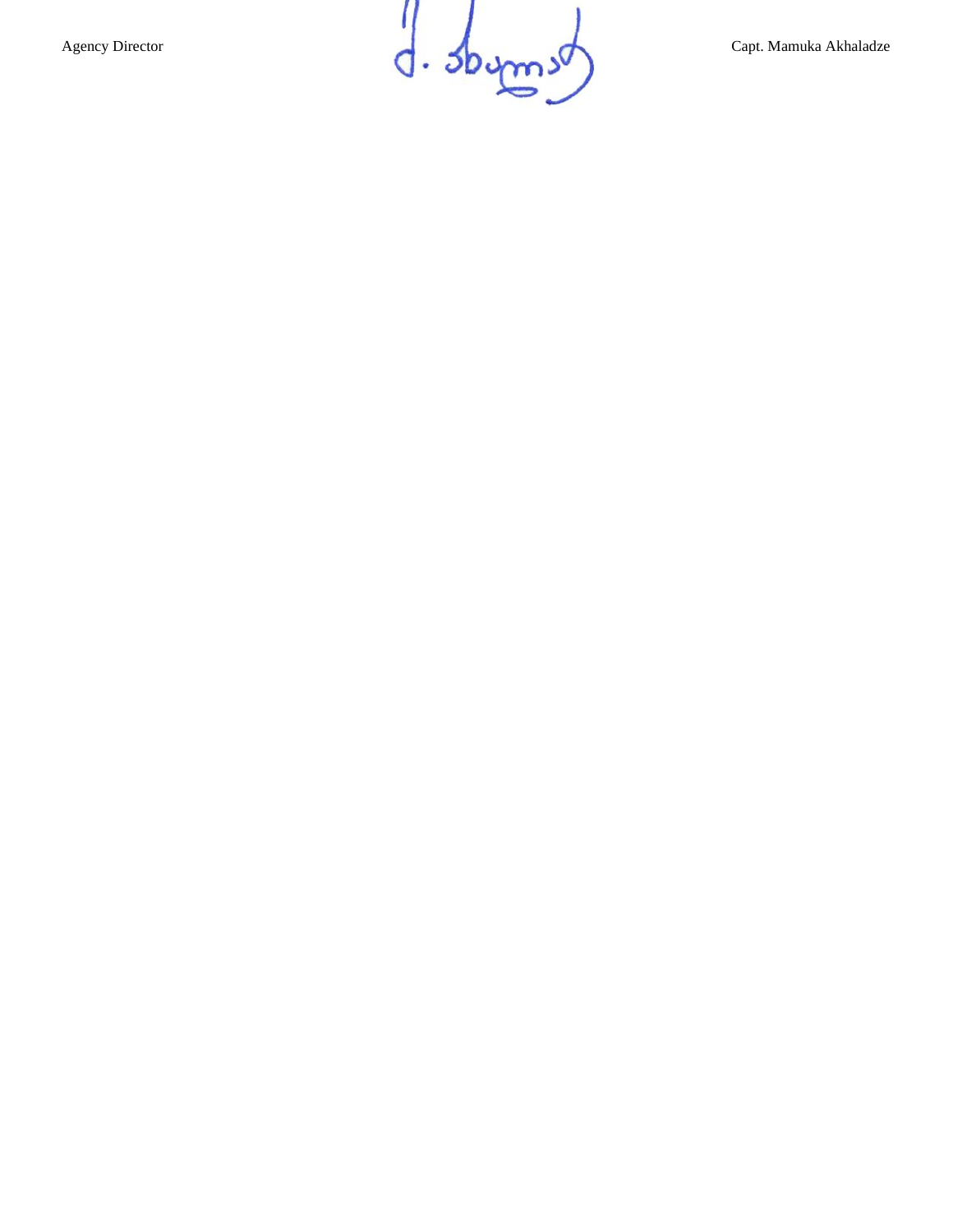|              | <b>IMO INSTRUMENT / CERTIFICATE</b>                                                                                                                        | <b>Recognized Organizations</b> |           |     |              |           |           |     |             |             |  |
|--------------|------------------------------------------------------------------------------------------------------------------------------------------------------------|---------------------------------|-----------|-----|--------------|-----------|-----------|-----|-------------|-------------|--|
|              |                                                                                                                                                            |                                 | <b>BV</b> | CCS | KR           | <b>LR</b> | <b>NK</b> | PRS | <b>RINA</b> | <b>RMRS</b> |  |
| $\mathbf{1}$ | <b>SOLAS</b>                                                                                                                                               |                                 |           |     |              |           |           |     |             |             |  |
| 1.1          | Passenger Ship Safety Certificate                                                                                                                          | F                               | F.        | F   | F            | F         | F.        | F   | F.          | F           |  |
| 1.2          | Cargo Ship Safety Construction Certificate                                                                                                                 | F                               | F.        | F   | F            | F         | F.        | F.  | E           | E           |  |
| 1.3          | Cargo Ship Safety Equipment Certificate                                                                                                                    | F                               | F.        | F.  | F            | F         | F.        | F.  | F.          | F           |  |
| 1.4          | Cargo Ship Safety Radio Certificate                                                                                                                        | F                               | F.        | F   | F            | F.        | F         | F.  | F           | F           |  |
| 1.5          | International Certificate of Fitness for the Carriage of Dangerous Chemicals in Bulk; according to the IBC<br>Code for ships built on or after 1 July 1986 | F                               | F.        | F   | F            | F.        | F.        | F.  | F           | F           |  |
| 1.6          | International Certificate of Fitness for the Carriage of Liquefied Gases in Bulk; according to the IGC Code<br>for ships built on or after 1 July 1986     | F                               | F.        | F.  | F            | F.        | F.        | F.  | F.          | F           |  |
| 1.7          | Document of Authorization for the Carriage of Bulk Grain                                                                                                   | AP                              | AP        | AP  | AP           | AP        | AP        | AP  | AP          | AP          |  |
| 1.8          | Document of Compliance for the Carriage of Dangerous Goods                                                                                                 | F                               | F.        | F.  | F            | F.        | F         | F.  | F           | F           |  |
| 1.9          | Document of Compliance (DOC) according to the ISM Code                                                                                                     | F                               | F.        | F   | E            | F         | F.        | F   | F           | F           |  |
| 1.10         | Safety Management Certificate(SMC) according to the ISM Code                                                                                               | F                               | F.        | F   | F            | F         | F         | E   | F           | E           |  |
| 1.11         | International Ship Security Certificate (ISSC) according to the ISPS Code Ship Security Plan                                                               | P                               | P         | P   | P            | P         | P         | P   | P           | P           |  |
| 1.12         | High-Speed Craft Safety Certificate; according to the HSC Code 1994 and 2000                                                                               | F                               | F.        | F   | E            | F         | F         | E   | F           | F           |  |
| 1.13         | Special Purpose Ship Safety Certificate; according to IMO Res.A.534(13) and SPS Code 2008                                                                  | F                               | F.        | F   | F            | F.        | F.        | F   | F.          | F           |  |
| 1.14         | International Certificate of Fitness for the Carriage of INF Cargo                                                                                         | F                               | F.        | F.  | E            | E         | F.        | F.  | F.          | E           |  |
| 1.15         | <b>Cargo Securing Manual</b>                                                                                                                               | F                               | F.        | F   | $\mathsf{F}$ | F         | F.        | F   | F           | F           |  |
| 1.16         | Stability documentation                                                                                                                                    | F                               | F         | F   | F            | F         | F         | F.  | F           | F           |  |
| 2.0          | 1966 Load Line Convention as amended                                                                                                                       |                                 |           |     |              |           |           |     |             |             |  |
| 2.1          | International Load Line Certificate                                                                                                                        | F                               | F.        | F.  | F            | F         | F         | F   | F.          | F           |  |
| 2.2          | <b>Stability Documentation</b>                                                                                                                             | F                               | F.        | F   | F            | F.        | F.        | F.  | F.          | E           |  |
| 3.0          | <b>International Convention Tonnage Measurements of Ships, 1969</b>                                                                                        |                                 |           |     |              |           |           |     |             |             |  |
| 3.1          | Measurement and calculation                                                                                                                                | F                               | F         | F   | F            | F         | F         | F   | F           | F           |  |
| 3.2          | Certificate of Survey                                                                                                                                      | F                               | F.        | F   | F            | F         | F.        | E   | F           | F           |  |
| 3.3          | International Tonnage Certificate                                                                                                                          | F                               | F.        | F   | E            | F.        | F.        | F.  | F.          | F           |  |
| 4.0          | <b>MARPOL</b>                                                                                                                                              |                                 |           |     |              |           |           |     |             |             |  |
| 4.1          | Annex I - International Oil Pollution Prevention Certificate                                                                                               | F                               | F.        | F   | F            | F         | F         | F.  | F.          | F           |  |
| 4.2          | Annex II - International Pollution Prevention Certificate for the Carriage of Noxious Liquid Substances in<br>Bulk (NLS)                                   | F                               | F         | F.  | F            | F         | F         | F   | F.          | F           |  |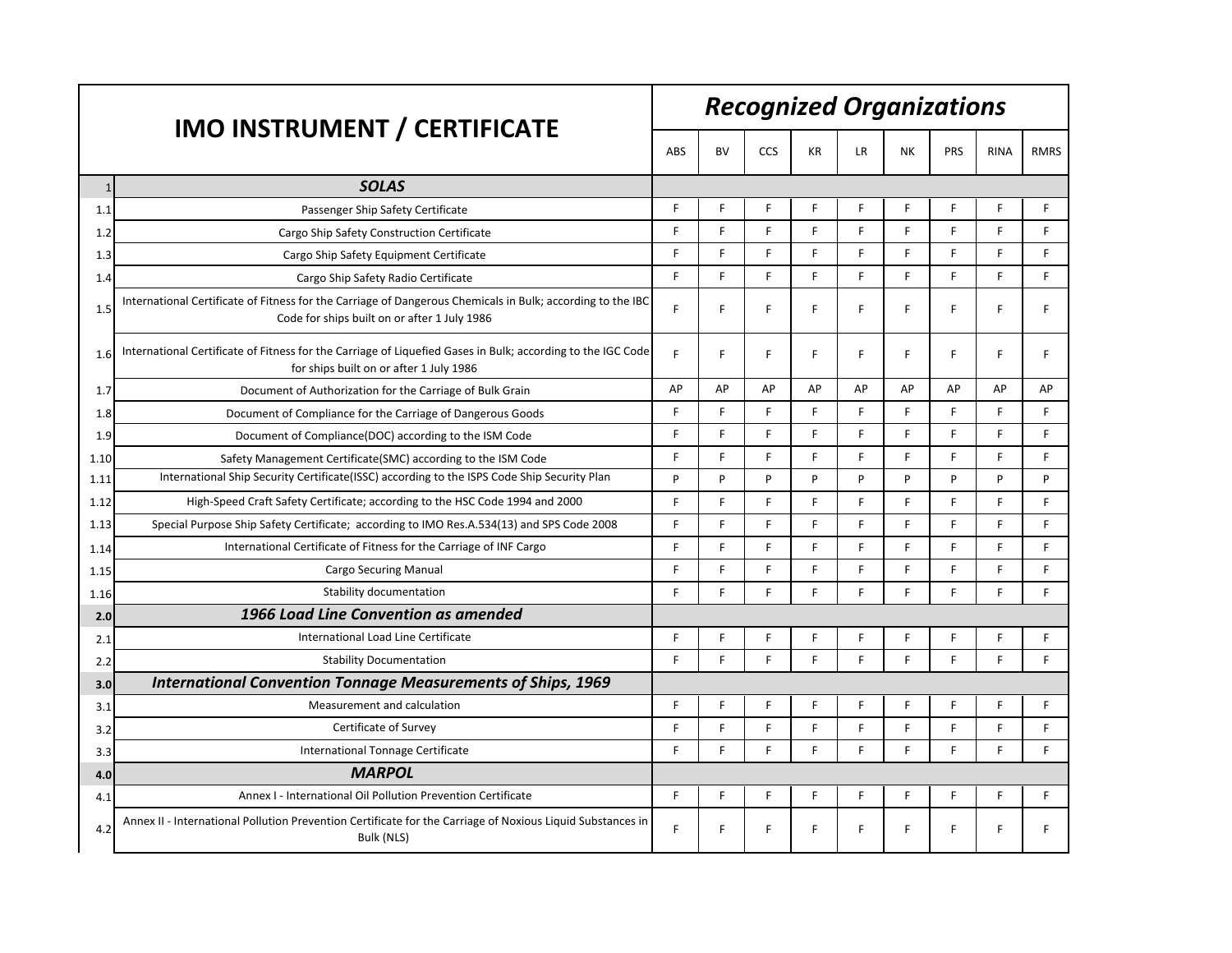| 4.3  | Annex III - Harmful Substances, Statement of Fact                                                                                       | F  |           | F         |           | F         | F         | F.        |           |           |
|------|-----------------------------------------------------------------------------------------------------------------------------------------|----|-----------|-----------|-----------|-----------|-----------|-----------|-----------|-----------|
| 4.4  | Annex IV - Sewage                                                                                                                       | F  | Е.        | F         | F         | F.        | F         | F.        | F         |           |
| 4.5  | Annex VI - Air Pollution                                                                                                                | SC | <b>SC</b> | <b>SC</b> | <b>SC</b> | <b>SC</b> | <b>SC</b> | <b>SC</b> | <b>SC</b> | <b>SC</b> |
| 4.6  | Certificate of Fitness for the Carriage of Dangerous Chemicals in Bulk; according to the BCH Code for ship:<br>built before 1 July 1986 | F  |           | F         |           | F         | F         | F.        | F         |           |
| 5.0  | <b>Anti-fouling System (AFS) Convention</b>                                                                                             |    |           |           |           |           |           |           |           |           |
| 5.1  | International Anti-fouling System Certificate                                                                                           | F  |           | F         |           | F         |           |           |           |           |
| 6.0  | <b>Ballast Water Management (BWM) Convention</b>                                                                                        |    |           |           |           |           |           |           |           |           |
| 6.1  | International Ballast Water Management Certificate                                                                                      | F  |           |           |           |           |           |           |           |           |
| 7.0  | Mobile Offshore Drilling Unit Codes, 1979, 1989 and 2009 Editions                                                                       |    |           |           |           |           |           |           |           |           |
| 7.1  | Mobile Offshore Drilling Unit Safety Certificate                                                                                        | F  |           |           |           | F         |           |           |           |           |
| 8.0  | <b>Special Purpose Ship Code</b>                                                                                                        |    |           |           |           |           |           |           |           |           |
| 8.1  | Dynamically Supported Craft Construction and Equipment Certificate                                                                      | F  | c         | Е         |           | F         | F         | F.        | F         | F         |
| 9.0  | <b>Offshore Support Vessel Guidelines</b>                                                                                               |    |           |           |           |           |           |           |           |           |
| 9.1  | Offshore Supply Vessel Document of Compliance                                                                                           | F  |           |           |           |           |           |           |           |           |
| 10.0 | <b>Conventions of the International Labour Organization</b>                                                                             |    |           |           |           |           |           |           |           |           |
| 10.1 | ILO Convention Nos. 92 and 133 on Accommodation of Crews                                                                                | F  |           | F         | F         | F         | F         | F.        | F         |           |
| 10.2 | ILO Convention No. 152 on Cargo Gear                                                                                                    | F  | F.        | F         | F         | F.        | F         | F         | F         |           |
| 10.3 | <b>Maritime Labour Convention 2006</b>                                                                                                  | SC | <b>SC</b> | SC        | <b>SC</b> | <b>SC</b> | SC        | <b>SC</b> | <b>SC</b> | SC        |
| 10.4 | Maritime Labour Certificate and Declaration of Maritime Labour Compliance (DMLC Part II)                                                | F  |           | F         |           | F.        | F         | F         | F         |           |
| 11.0 | <b>Other Authorizations</b>                                                                                                             |    |           |           |           |           |           |           |           |           |
|      |                                                                                                                                         |    |           |           |           |           |           |           |           |           |
|      |                                                                                                                                         |    |           |           |           |           |           |           |           |           |

#### *Three types of authorizations:*

**F** : Full Authorization to perform plan review, carry out surveys and issue, endorse and/or revoke necessary not signatory to a Convention,

Statements of Compliance may be issued on behalf of the Government.

**P** : Partial Authorization to perform plan review, carry out surveys, with specific guidance provided as necessary.

**L** : Limited Authorization to account for other special categories not covered by the above, such as case-by-case authorization or geographical limitations.

#### *Abreviation:*

**IS / A** : Initial Survey / Audit/Inspection

**RS / A** : Renewal Survey / Audit/Inspection

**AIS / A** : Annual / Intermediate or Annual / Periodical Survey / Audit/Inspection

**AP** : Approval

**N/A** : not applicable